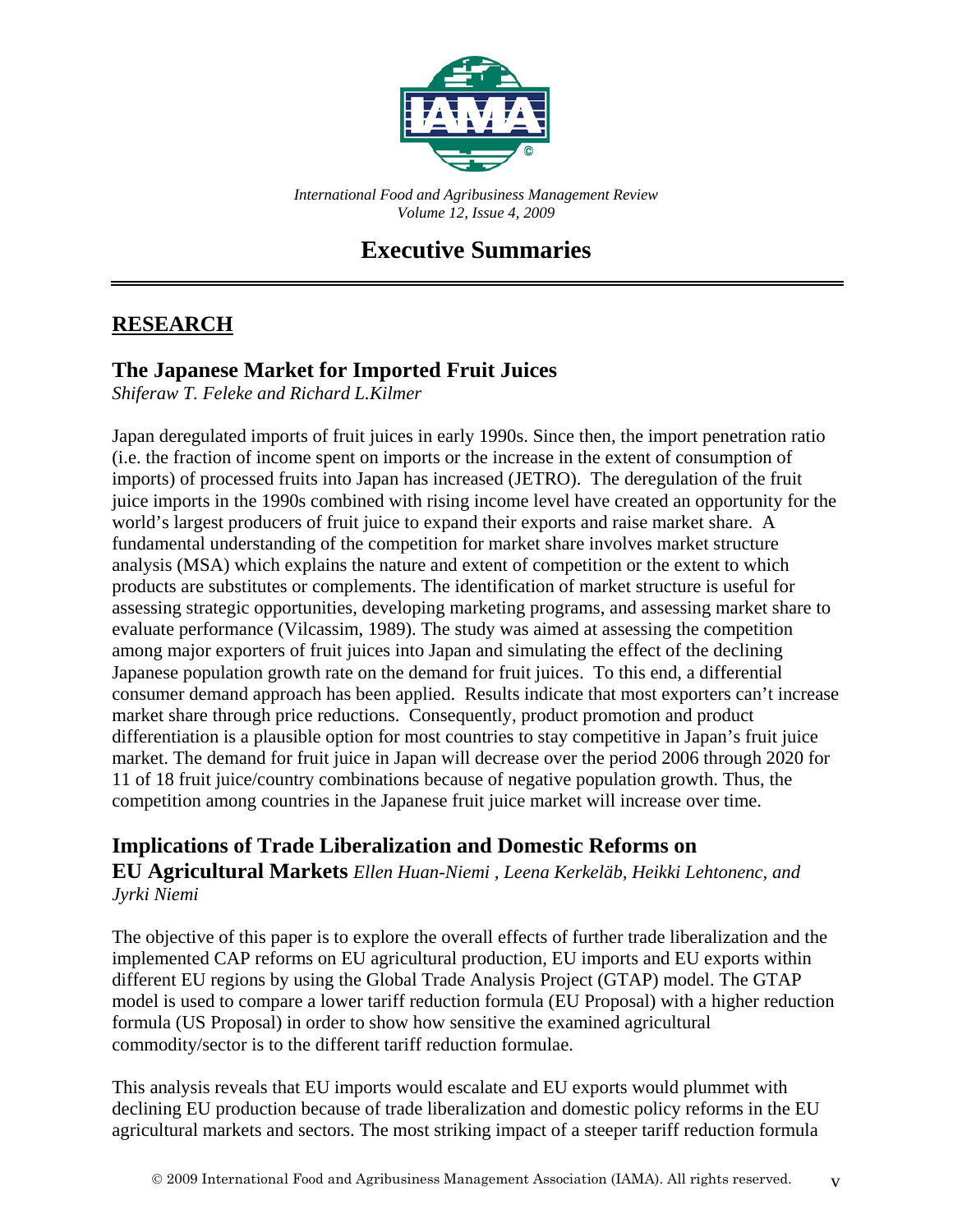(US Proposal) is that the quantity of EU imports doubles compared to a milder tariff reduction formula (EU Proposal). Trade liberalization and domestic policy reforms will cause production declines in the old EU member countries for all the examined agricultural products, whereas the new EU member countries may encounter production growth in some of the examined agricultural products. Bovine meat products, dairy products, and sugar may encounter the most drastic decline in exports. Moreover, the imports of bovine meat products and sugar may grow to extremely high levels due to trade liberalization, especially if the tariffs are reduced under the US Proposal: Finland may be flooded by imports of these products. In order to protect the domestic production of these products, the EU may designate sugar, bovine meat products, and dairy products as sensitive products in the WTO. However, aggregates are deceptive because the GTAP model could not include products at the level of detail at which tariff lines are specified (for example at the 8-digit level). Consequently, the assessment of EU agricultural products that are sensitive to trade liberalization cannot be precise in this study.

#### **Farmer Acceptance of Genetically Modified Seeds in Germany: Results of a**

**Cluster** *Amos Gyau, Julian Voss, Achim Spiller, and Ulrich Enneking*

The use of biotechnology in agriculture is of minimal importance in German agriculture compared to other countries like the United States. However, with the eminent introduction of the Genetically Modified (GM) corn in Germany and other European countries, discussion on plant genetic engineering has assumed an increasing momentum recently. The main objective of this paper is to contribute to this discourse by segmenting 370 German farm managers according to their attitudes and expected decisions on the use of the GM seeds.

Cluster analysis based on a technology acceptance model revealed five main farmer groups. The results indicate that the farmers do not differ in terms of their level of farm size and age. However, significant differences were observed in terms of the level of education, with the more educated farmers showing a higher propensity for the use of GM seeds compared to their counterparts who have a lower level of education. Furthermore, the clusters were found to differ in terms of the level of informedness on biotechnology, willingness to take risks, and general attitude towards the use of GM seeds.

We conclude that the use of effective and tailored communication, risk management activities, and education could be an effective strategy that can be used by the biotechnology industry and other interest groups to promote the use of GM seeds in Germany.

#### **Assessing Consumer Preferences for Organically Grown Fresh Fruit and Vegetables in Eastern New Brunswick** *Morteza Haghiri, Jill E. Hobbs and Meaghan L. McNamara*

Despite increases in the share of organic produce in North America, very little is known about consumer preferences toward the consumption of organic fresh fruit and vegetables in the Maritimes region of Canada. Previous studies have assessed a number of factors determining consumer preferences toward organic products, often with contradictory results across different regions and different products. Region and product-specific analyses are therefore of great value to agri-food managers. This study examines consumers' willingness-to-pay a premium to purchase organically grown fresh fruit and vegetables in eastern New Brunswick, Canada. Three important points can be highlighted from the results of this research. i) the effects of socio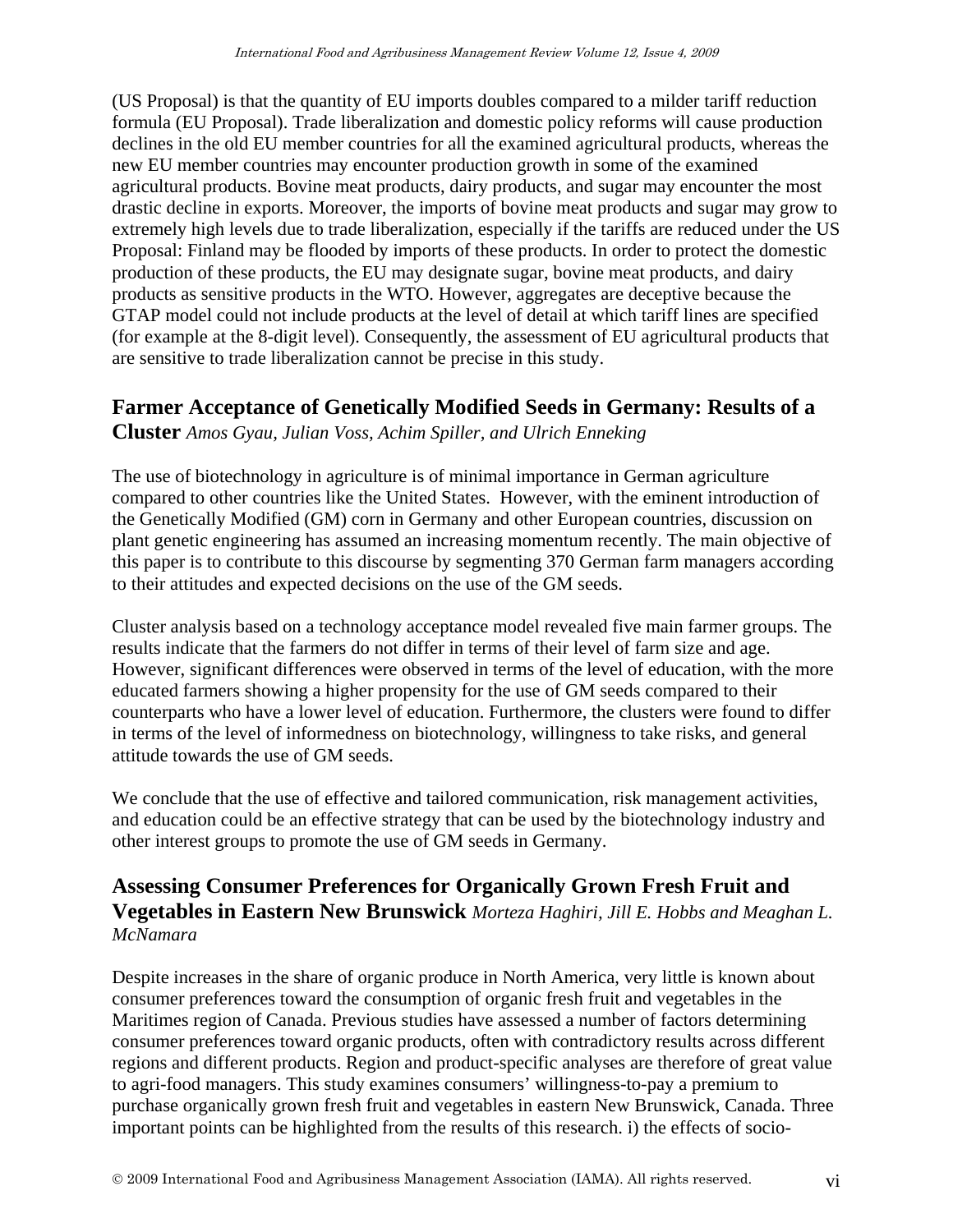economic and demographic variables on consumers' willingness-to-pay suggest that distinct consumer segments for organic fresh produce can be identified within this region, ii) many consumers in eastern New Brunswick appear to have little or no knowledge about various practices of organic farming, such as integrated-pest management, and iii) when making food choices, consumers in eastern New Brunswick tend to prioritize their health over the environment.

#### **Are Traditional Cooperatives an Endangered Species? About Shrinking Satisfaction, Involvement and Trust** *Jerker Nilsson, Anna Kihlén, and Lennart Norell*

Several studies indicate that traditionally organized cooperatives have had and are having difficulties in today's markets, which are increasingly characterized by intense international competition. Some researchers who have studied this issue explain the development in terms of members' attitudes and behavior. With the traditional cooperative model's emphasis on unallocated equity, the members may easily feel alienated by increasingly large cooperatives with their more complex structures.

This study empirically tests these member attitude and behavioral hypotheses in a traditionallybased large and complex agricultural cooperative. A survey was conducted among members of a Swedish cooperative in the farm supply and crop marketing industry. The data were analyzed by structural equation modeling, a statistical method that reveals underlying interconnections among answer variables.

The findings indicate that the members perceive the cooperative to be so large and complex that they have difficulties understanding operations. This gives rise to dissatisfaction and low involvement, as well as mistrust of the leadership. Moreover, the members do not believe that the cooperative can be remodeled to strengthen member control. Thus, findings support the behavioral explanations presented in prior studies.

In spring 2009, after the data for this study was collected, the board of the cooperative under study introduced a number of measures, intended to reform the business away from the traditional cooperative model. Two new types of shares were introduced, both of which are freely tradable and appreciable. Mass media in the agricultural sector reported that members have a positive attitude toward the innovations. The experiences from the spring and the summer 2009 are, however, not as positive. The members have shown only little interest in the new shares and only few shares are traded on the market for these shares.

### **Toward Better Defining the Field of Agribusiness Management**

*Desmond Ng and John W. Siebert*

Despite the growth and interest in the agribusiness profession, what constitutes agribusiness management research continues to be a perennial debate. As the field of agribusiness management has historically operated within the larger profession of agricultural economics, some view that agribusiness management is the application of economic principles to the study of the agribusiness firm. Yet, Harling's (1995) survey found that 70% surveyed viewed economics and management as distinctly different disciplines. In fact, "99% agreed that more than production and cost functions were needed to understand a business" (Harling, 1995, p. 506). Hence, Harling (1995), as well as French et al. (1993), have thus argued that in order to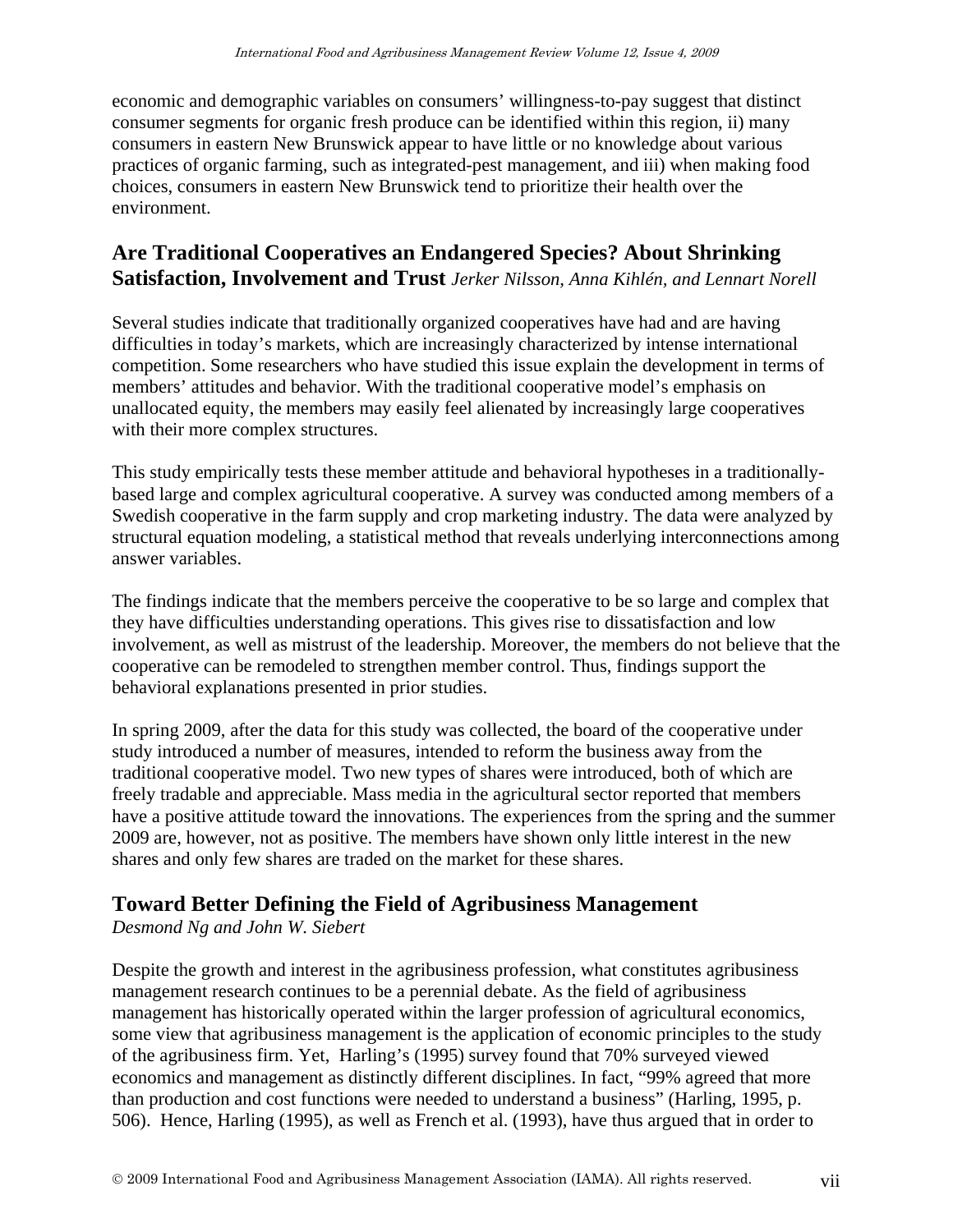advance agribusiness management as a discipline, there is a distinct need for managerial explanations of firm behavior.

This study argues that the advancement of a field is predicated on defining a field's set of fundamental questions or issues because resolution of such issues serves to elevate the field to a high level of inquiry. As a result, in order to advance the domain, and thus role of agribusiness management in agricultural economics, this study examines four questions of strategy and outlines the pertinent theories used in resolving such concerns. The relevance and implications of each of these various explanations to the study of the agribusiness firm are also discussed. We conclude with the contributions and implications of this study.

#### **World Soybean Production: Area Harvested, Yield, and Long-Term**

**Projections** *Tadayoshi Masuda and Peter D. Goldsmith*

Soybeans *(Glycine max)* serve as one of the most valuable crops in the world, not only as an oil seed crop and feed for livestock and aquaculture, but also as a good source of protein for the human diet and as a biofuel feedstock. World soybean production increased 4.6% annually from 1961 to 2007 and reached average annual production of 218 million tons in 2005-07. Two thirds of the growth was due to land expansion and one third to yield increases. The contribution of yield growth to production growth declined since the 1990s and not kept up with soybean demand growth. This has resulted in a significant increase in the demand for land on which to grow soybeans.

A Box-Jenkins ARIMA type univariate time series model that is exponentially smoothed and includes a damped trend is used to forecast land use, yield, and overall production at the country and continent level. Results present significant expansion of soybean production in Latin America, especially Argentina. Three forecast scenarios highlight the interplay between land use and yield and the challenge of meeting a forecasted world soybean demand of 317 million metric tons on a limited land base in the year 2030. Soybean producers will need an additional 47 million hectares, a 50% increase, at current yield growth levels. Under a high yield growth scenario though, producers actually require less land to meet demand than is currently being used for soybean production. Greater investment germplasm and agronomic research and development to intensify production will raise soybeans yields in both high and low yield soybean countries. Such investment, sensitive to environmental impacts, will reduce conversion pressures on native biomes and limit the expansion of agricultural lands.

# **Do Private Labels Generate Loyalty? Empirical Evidence for German Frozen**

**Pizza** *Nadine Wettstein, Stephan Brosig, Thomas Glauben, Jon H. Hanf, and Jens-Peter Loy*

The increase of private labels in the food market and retailers' high expenditures for establishing them raise a central question: Do consumers really consider private labels as "real" brands and develop loyalty towards them?

A necessary condition of brand loyalty is repurchase behaviour. Thus, in this paper we analyse a four-year panel data set on the frozen pizza purchases of 14,000 households to study differences in consumers' repurchase behaviour between two strong national brands and private labels. Thereby, we include the dynamic aspect of repurchase behaviour, which is an important extension of previous models. Additionally, we consider household characteristics. This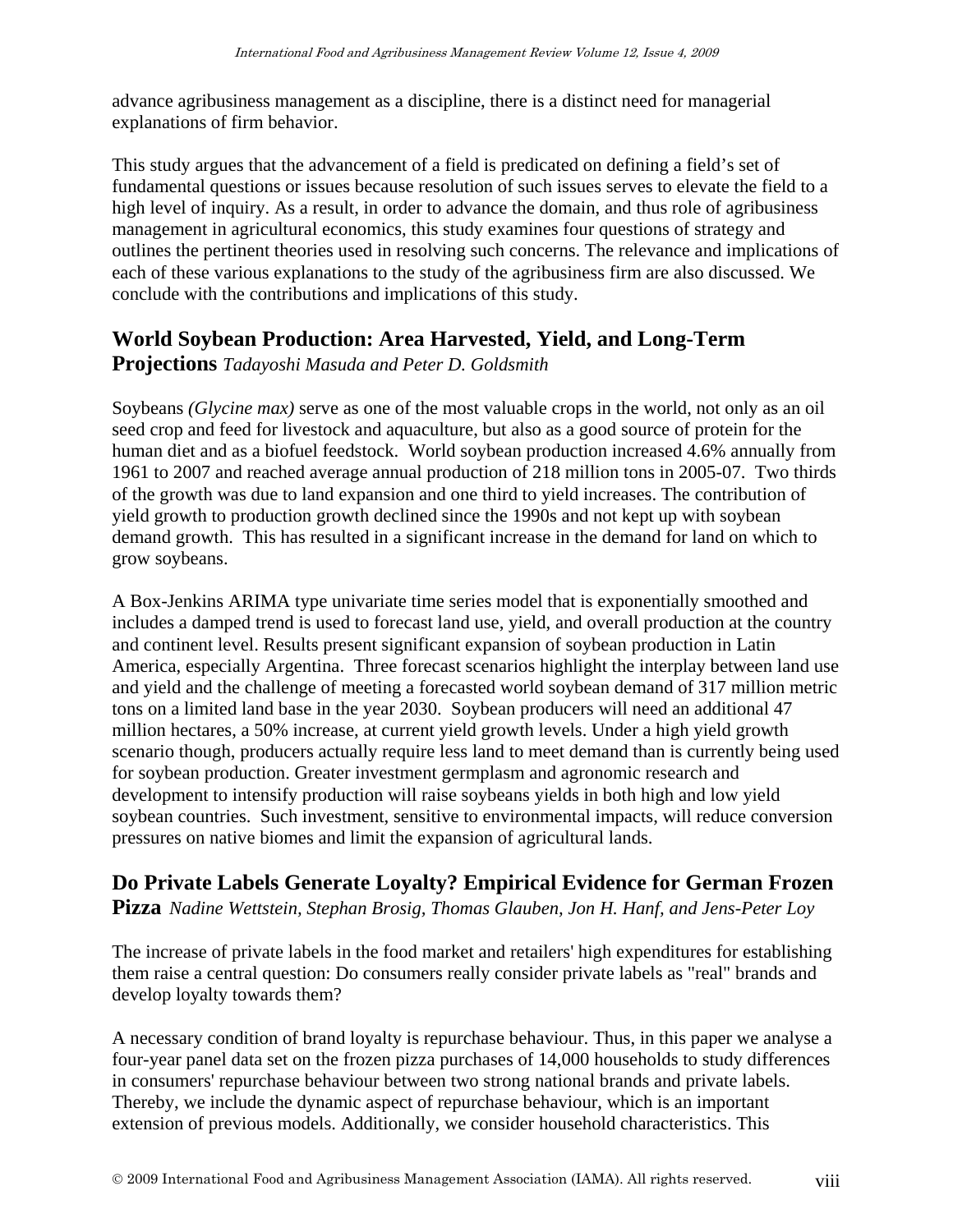facilitates a classification between specific household segments and the influence of their characteristics on repurchase behaviour. Our results show differences between national brand and private label buyers. Moreover, we find that the effects of several household characteristics on repurchase behaviour differ between national brands and private labels. This provides insights useful for a number of areas in marketing and product management. As defined in the marketing literature, brand loyalty is only one source of repurchase behaviour. Some researchers point out that it is also important to consider underlying attitudes. Thus, the definition of "true" brand loyalty includes both a behavioural and an attitudinal component. Subsequently, this attitudinal component needs to be tested. But it cannot be observed directly by using panel data. We think that analysing cross-buying effects or consumers' tolerance towards price increases could be possibilities for future research.

#### **Trade-offs between Shopping Bags Made of Non-degradable Plastics and Other Materials, Using Latent Class Analysis: The Case of Tianjin, China** *Catherine Chan-Halbrendt, Di Fang, and Fang Yang*

Tianjin, China's fifth largest city has severe environmental problems. One cause is the high prevalence of plastic bag usage. This is a problem occurring in China's other major cities as well. To curtail plastic bag consumption, a law requiring large retail stores in China to charge for bags was enacted on June 1, 2008. As a result, many plastic bag-manufacturing plants were closed. However, because of the wide spread usage of plastic bags, they are still being manufactured and consumed. The premise of this study is that the current cost of plastic bags, at 0.3 CNY, is too low to change customer's consumption behavior. The purpose of this study is to explore the attitude of people regarding the substitution of plastic bags with bags made from alternative materials, and their willingness to pay for such substitutes. This study used a conjoint choice experiment to measure Tianjin residents' preferences for degradable and non-plastic materials bags. The results show that most people do not like non-degradable plastic bags and would use bags made of other materials if they were sold at a reasonable price. Based on the latent class and socio-demographic segmentation results, there are material and price preference distinctions among age groups. Also, there are niche markets for paper, cloth, and degradable plastic bags where costs are of a lesser concern in consumer decisions. Bag manufacturers should capitalize on the market information provided in this study to maximize their revenues. Specifically, the age factor has a large influence on consumer preferences for the type of shopping bags. As a producer and marketer of bags, it might be a good strategy to discover where the different age groups shop. Large modern shopping malls are often frequented by the younger generations, which clearly prefer biodegradable plastics, according to this study. For a majority of the respondents cost was negatively correlated, as was expected, so it is crucial for bag manufacturers, which produce for large markets to be cost conscious. Although, from the study's results, some consumers are willing to pay more if the bags are made from environmentally friendly material.

#### **CASE**

**Strategic Decision Making Under Uncertainty: Innovation and New Technology Introduction during Volatile Times** *Michael Boehlje and Maud Roucan-Kane*